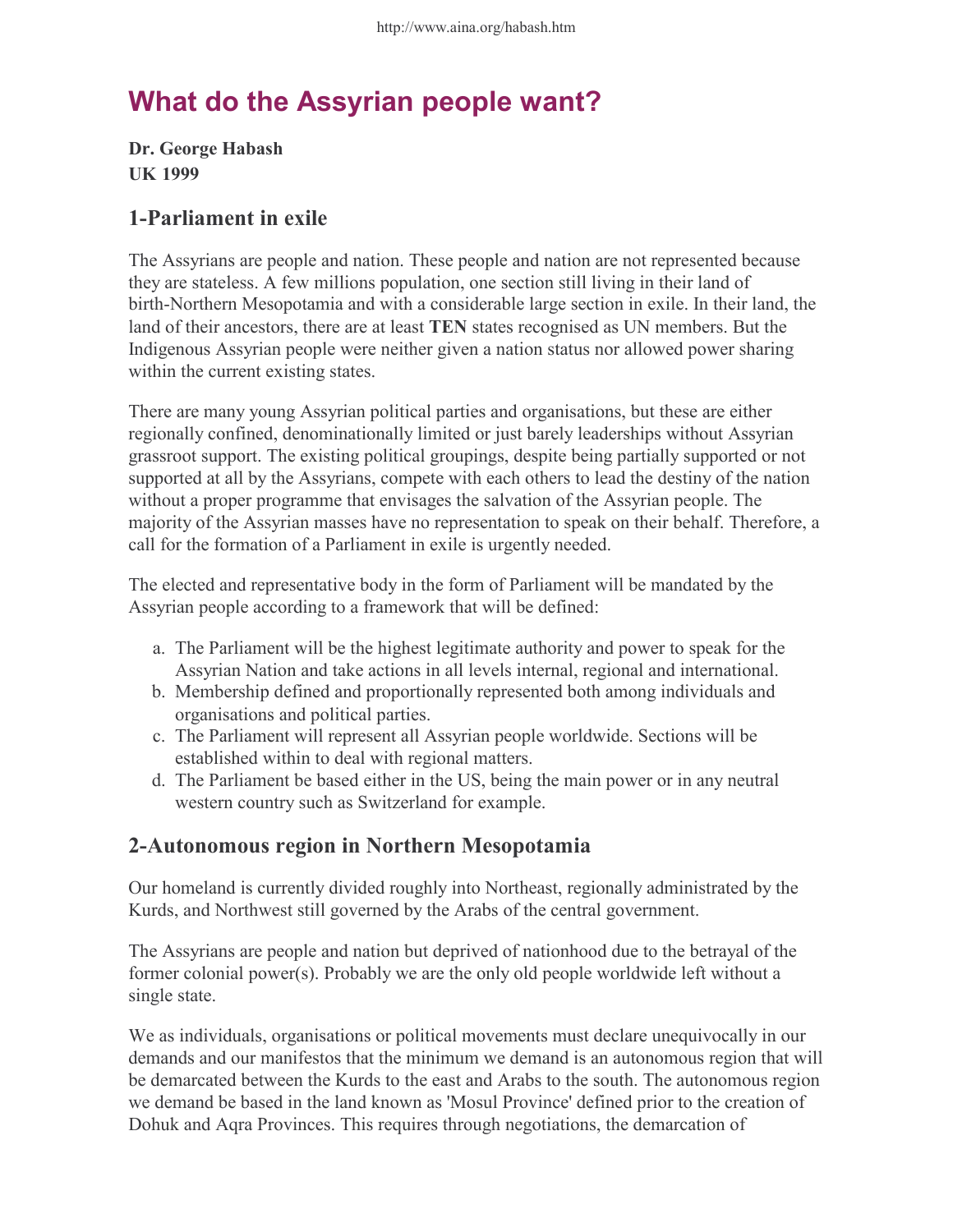boundaries along areas of Zakho, Dohuk, Aqra, Erbil, Hatra and Assur.

We as people will not live as slaves in our homeland and we as a nation will not live in exile forever. We demand our full rights to administer our own affairs, in a status similar to what will be granted to the Kurds. This autonomous region will naturally have other ethnic groups but the administration will be run by the Assyrians. All other ethnic groups will be democratically represented. Assyrians living in the southern parts and those around the world will return to their lands and once again they will become the major ethnic group.

This is our natural right to live free and secure a future and freedom for our coming generations. We all, Assyrian and non-Assyrian, will cohabit to live in peace and prosperity.

Our regional autonomous rights will grant:

- a. Autonomous region with executive and legislative bodies.
- b. Large Assyrian national police force.
- c. Assyrian language made official.
- d. Assyrian education and Assyrian university.
- e. Assyrian and Christian culture.
- f. Assyrian media control.
- Asyrianisation of the region by constructing new towns and villages to house those g. who return.

#### 3-Action not inaction

The Assyrians are people and nation, and are the most united people on earth. Deprived of power for nearly 2500 years, this resilient nation lived and live in hope despite the buffeted blows of suffering, persecution and genocides intended to wipe them out from the face of the earth. Being out of power and suppressed made us unite and although exploited and manoeuvred the denominational sectarianism did not tear us apart. The nation persevered with strength and pride. Major nations, minor nations and peoples however civilised fought wars, civil wars, upheavals, revolutions and rebellions, but the unity of the Assyrians was formidable and has become a great asset that we all boast about.

There is no nation or people that is more united than us, because we share a common triumphant history, common language , unique holy faith and a common life of presection. Although our ancestors were judged by the old covenant, the people of the new covenant are alive through faith in the Lordship of Christ and therefore united.

The outlined points of actions:

- The majority of our people are unaffiliated to any political front or movement, a. therefore they must come under an able and effective leadership. Our people should be made organised before they run out of steam.
- b. Our people in the homeland are oppressed, but when the time of liberation comes, we must be prepared and ready to quench their thirst for the cause of national liberation. Those who were lured under the past false slogans will realise that the world has changed and these slogans will no longer fit the Assyrian modality.
- Anyone who is indifferent to the Assyrian national cause is obliged to join the c.Assyrian ranks by affiliation and positive contribution otherwise does not serve it.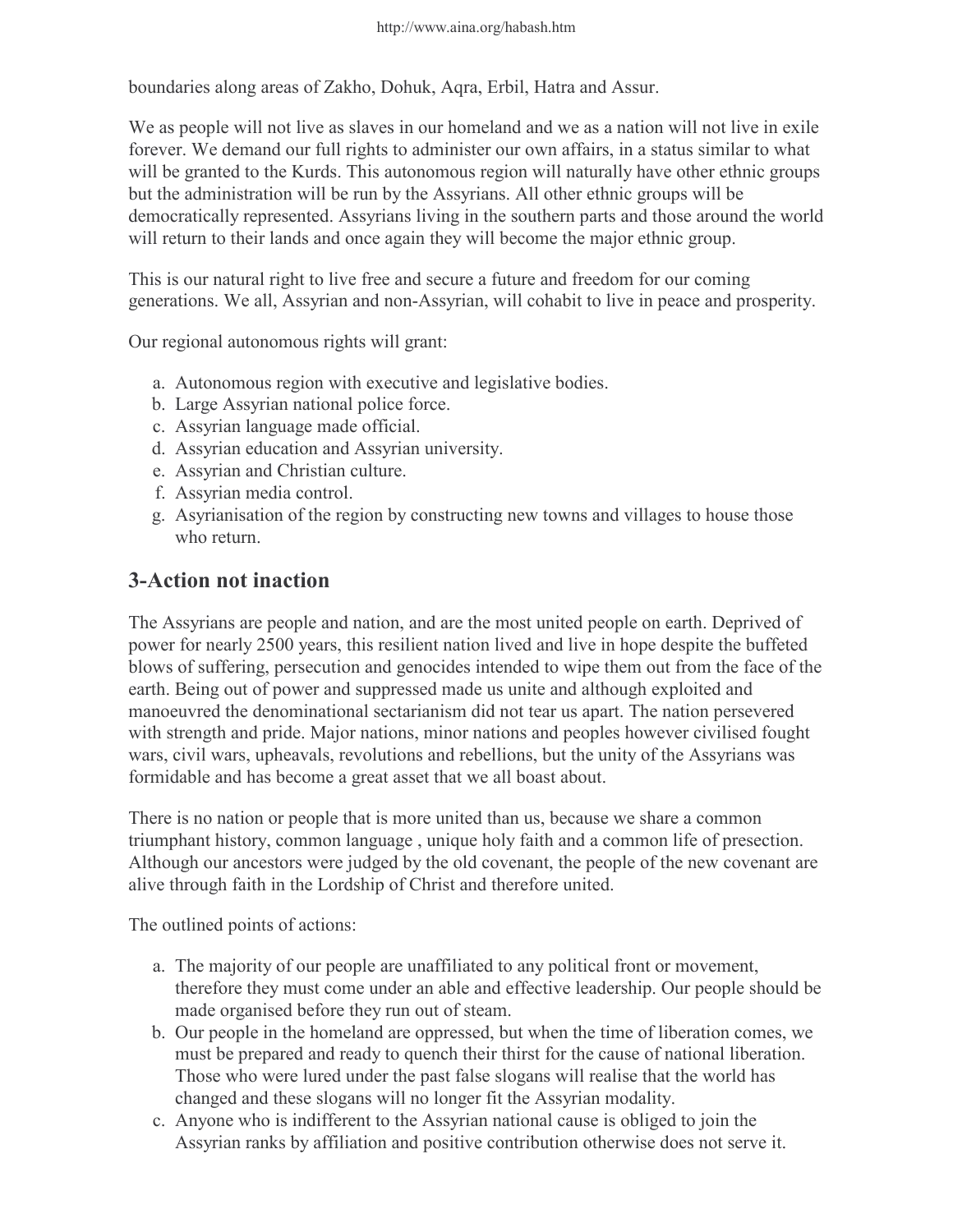- We all should contribute from now to the welfare of the Assyrian nation according to d. the ability, and the wealth of affluent people should be used in promoting the building of the fledgling nation.
- e. Encourage our people at home to stay, they are the foundations of our existence as a nation.
- Encourage our people in exile to be ready to return, they are the treasured pillars for f. the new nation.

# 4-One identity-Assyrian

The aim of the Assyrian people must be based on the principle of reclamation of the Assyrian land as our homeland. Therefore, for this aim we all share one national identity. Our ancestors ruled over our land, and governed a nation called the Assyrian Nation and people called the Assyrian people. After 25 centuries without a kingdom, and without a unified authority it is natural consequence that, the once, one people, are presently classified by their ecclesiastical denominations. This classification is void and valid at the same time. We must reject and accept it at the same time.

We reject it because it is not our own invention. It was the byproduct of the alien invasions and their rule, Persian, Islamic and Ottoman. We accept it because it exists. The Assyrian land is the land of all who belonged to the old Assyrian people whatever they are currently classified, Assyrian, Chaldean or Syriac. You may theorise, these classificatins, as national, denominational, or lingual but the reality is that all these groups do exist today and once represented one people lived in one land, that land is the Assyrian land and those people were the Assyrian people.

In this regard there are several points to consider:

- We the once, one people, Assyrian, Chaldean and Syriac must come togeher to reclaim a. our Assyrian land to re-establish our former Assyrian nation for all its present people.
- b. Our kings ruled one land and one nation of which we are the one descendant people-Assyrians.
- 3. Once in power, the nation through generational changes will produce new people unified in one identity and possibly with lingual and denominational parity and thus breaking the psychological barriers of denominational divide.
- One identity will make us the majority but more than one identity will not produce a 4. majority with other non-Christian ethnic groups.
- We may use these three classifications for different purposes for 5. a transitional period until they are done away.
- We could use other names such as Mesopotamia, Beth-Nehrain, or 6. even Nineveh but this may not meet the enthusiasm of the whole nation.

## 5-Assyrian and Christian culture

The Assyrian and Christian identities are synergetic. In Northern Mesopotamia the land of our ancestors not every Christian is Assyrian, but every Assyrian is Christian. This thesis is shared by other early Christian nations such as the Greeks, the Armenians and the Copts who are purely Christian. Conversion of all these people goes back to the dawn of the Christian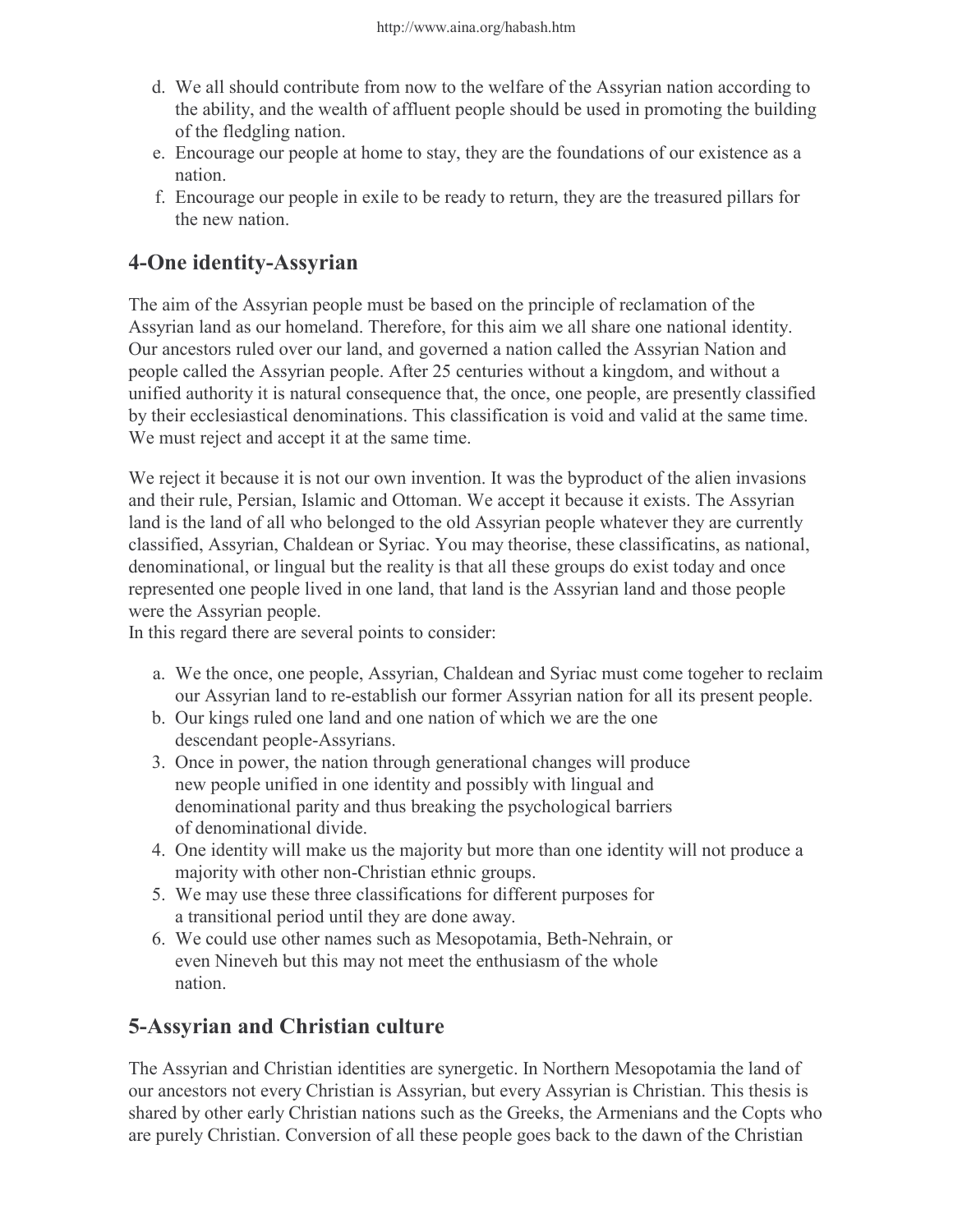era and to the times of the first Apostles, the founders of the Christian Church in 33 AD. The Assyrians played a role in propagating the spread of the Gospel and contributed rabbis, scholars and theologians to the nascent Christian faith.

To the Assyrians as their co-religious, the Greeks, the Armenians and the Copts, the Christian faith has remained synonymous to their national identity and pride. Centuries of non-Christian occupation such as Islamic Arabs, Turks and Persian failed to dislodge that holy faith from their

national identity. All these co-religious communities, the Assyrians among them suffered marginalisation, persecution and decimation past and present. Although the occupation, fostered the inevitable denominational segmentation but the Assyrians as a society and nation remained

united despite an climate of loathe and calculated repression. As our homeland descent into chaotic climate dominated by political Islam, it is natural that the Assyrians learn the past mistakes and

present situations that two such contravening cultures are not cohabitable especially when the majority does not respect the national and religious aspiration of the minority. Therefore, the

Christian faith and Assyrian nationalism are inseparably intertwined, and be taken as the doctrinal backbone of the Assyrian Nation. There are some points to highlight:

- The de-Attomanisation and decolonisation process has diverted our people from their a. national and Christian causes to Islamic-led secular national ones at the expense of their existence as a separate identity. Their involvement in politics, paralleled the need to discard the lingual mother tongue and people's personal names to match the tide of secular nationalism. These must be reversed.
- 2. The imposed Arabisation, Kurdification and Turkification of our nationality must be fought and reversed. We are neither Arab nor Kurd or Turk but Assyrian Christians wherever and whenever we live.
- The Assyrian Nation will be neither secular nor theocratic, because both are doomed 3. to failure, but the Church will provide an ethical-spiritual guide for the society, while granting the freedom to those who remain secular and to other religious minorities.
- 4. In an Assyrian autonomous region, promoting Assyrian and Christian culture will be mandatory. The main Christian holy days will be observed as public holidays and Sunday will be the weekly Sabbath day of rest. Media organs will take their role in propagating the Christian faith. The Assyrian national days will be observed as public holidays such as the New Year and other new days which will be established. Wave of Assyrianisation will be unabated with renaming of all Assyrian village and town names and renaming all that accompany this process within each village or town. Socially, all non-Assyrian practices and way of life will be Assyrianised.

# 6-Recognition

Politically, to re-establish the Assyrian nation in our time, it requires obtaining wider recognition. This sought recognition is both regional, among our neighbours and wider, international. Regionally, any nation will not stand alone especially when that nation is surrounded by a sea of former tormentors who will not hesitate to destabilise it. Therefore, it is imperative that the Assyrians align and ally themselves to their nearest Christian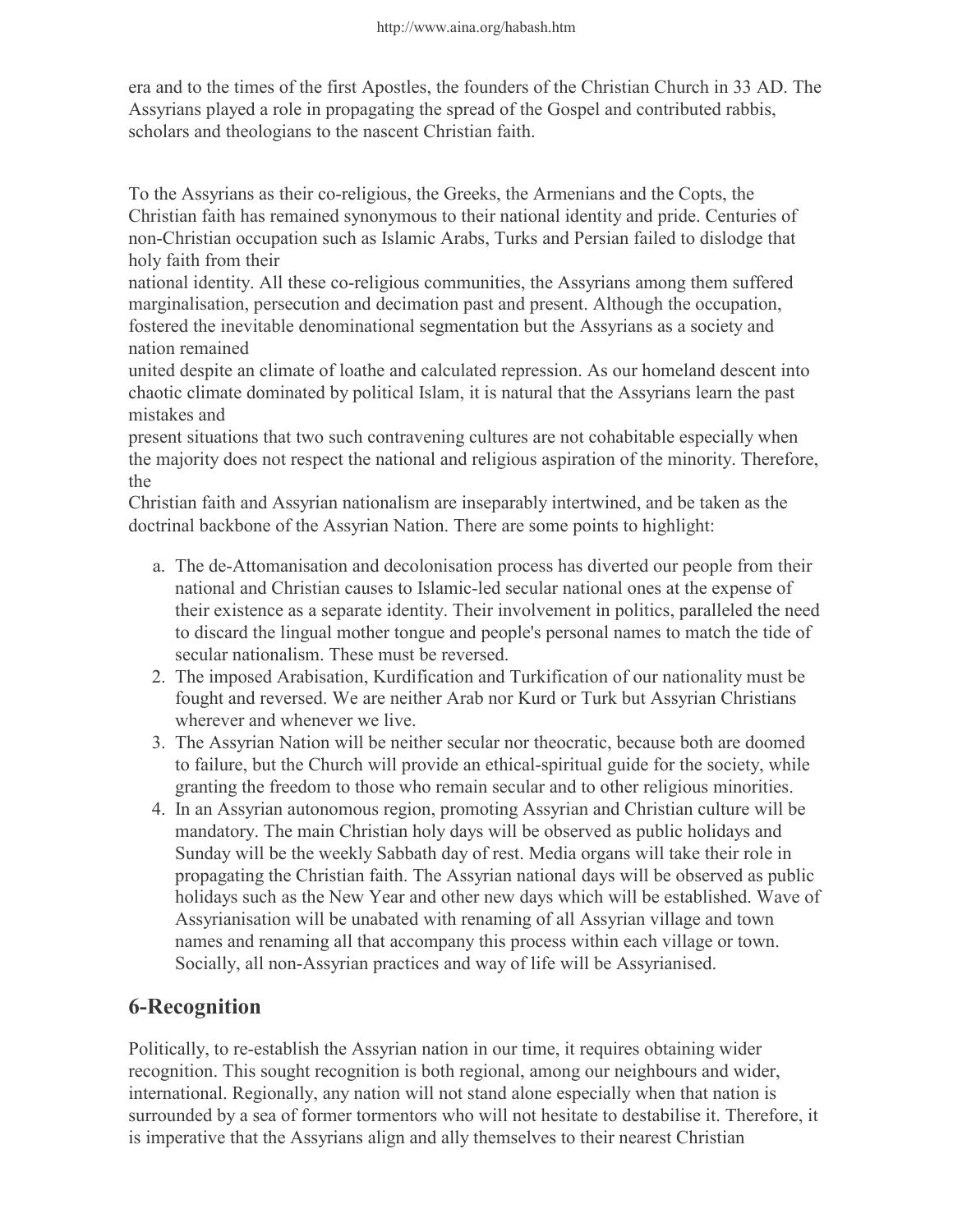neighbours such as the Copts, the Greeks and the Armenians. This Christian alliance is mandatory for all, because history has proven its importance. We share one common faith and one common bitter history. This new alliance must be forged in good faith and with determination by promoting true unity based on our sacred beliefs and minimising our differences especially those related to the past. We must all contribute to rebuilding the strength of our nations in all areas. The present world is different than it was a half century earlier and the current regional and world affairs compel us to unite otherwise we will not stand alone and our presence and civilisations will only remain as history of antiquity. The details of this alliance are implicitly understood and its importance is real. There are two options, either we stand together or together we disintegrate . In this regards we take the following steps:

- Forging a solid, holy and strategic alliance with all our Christian neighbours. All our a. past differences or present misunderstanding are to be buried.
- 2. Regarding with our non-Christian neighbours and persecuters, we fully collaborate with those who adhere to secular tendencies, but avoiding those with darkened history to our nation and those whose beliefs contravene ours. We deal only with those secular states around us, who would live and coaxist with us in peace.
- 3. We seek the recognition of the UN, as a supreme global body.
- We seek the support of the most powerful nations in the global affairs such as the US, 4. and the Russian Federation.
- 5. We seek the cooperation of the EU as one united European body.
- We seek the support of the main global Church leaders such as the head of the 6.universal Catholic Church.